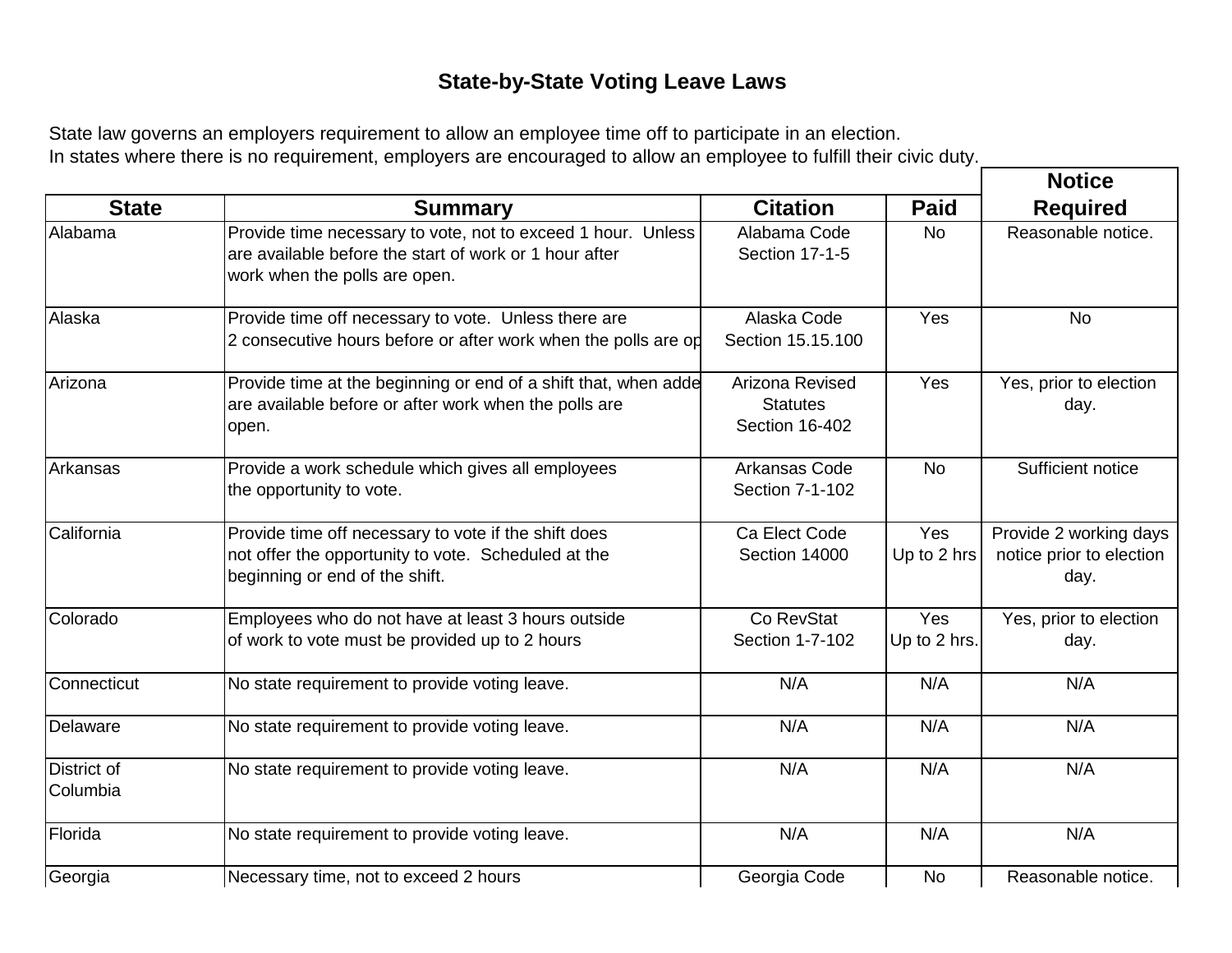|               |                                                                                                                                      |                                                 |                                | <b>Notice</b>                             |
|---------------|--------------------------------------------------------------------------------------------------------------------------------------|-------------------------------------------------|--------------------------------|-------------------------------------------|
| <b>State</b>  | <b>Summary</b>                                                                                                                       | <b>Citation</b>                                 | <b>Paid</b>                    | <b>Required</b>                           |
|               |                                                                                                                                      | Section 21-2-404                                |                                |                                           |
| Hawaii        | Provide time off to vote up to 2 hours, not including meal<br>or rest periods.                                                       | Hawaii Rev Stat<br>Section 11-95                | <b>Yes</b><br>Provide<br>Proof | <b>No</b>                                 |
| Idaho         | No state requirement to provide voting leave.                                                                                        | N/A                                             | N/A                            | N/A                                       |
| Illinois      | Up to two hours between the time of opening<br>and closing the polls.                                                                | 10 Illinois Com Stat<br>Section 5/17-15         | Yes                            | Yes, prior to election<br>day.            |
| Indiana       | No state requirement to provide voting leave.                                                                                        | N/A                                             | N/A                            | N/A                                       |
| Iowa          | Provide time off to vote up to 3 consecutive hours. Unless<br>3 hours are available before or after work when the<br>polls are open. | <b>Iowa Code</b><br>Section 49.109              | Yes                            | Yes, in writing prior<br>to election day. |
| Kansas        | Provide time off to vote up to 2 consecutive hours. Unless<br>2 hours are available before or after work when the<br>polls are open. | <b>Kansas Statutes</b><br><b>Section 25-418</b> | Yes<br>Provide<br>Proof        | <b>No</b>                                 |
| Kentucky      | Provide "reasonable time", not to be less than 4 hours<br>between opening and closing of the polls.                                  | Kentucky Rev Stat<br>Section 118-035            | <b>No</b>                      | Yes, prior to election<br>day.            |
| Louisiana     | No state requirement to provide voting leave.                                                                                        | N/A                                             | N/A                            | N/A                                       |
| Maine         | No state requirement to provide voting leave.                                                                                        | N/A                                             | N/A                            | N/A                                       |
| Maryland      | Provide time off to vote up to 2 hours. Unless 2 hours<br>are available before or after work when the polls are<br>open.             | <b>Maryland Code</b><br>Section 10-315          | Yes<br>Provide<br>Proof        | No                                        |
| Massachusetts | Provide leave during first 2 hours the polls are open.                                                                               | Mass Gen Law 149                                | No                             | Yes, prior to election                    |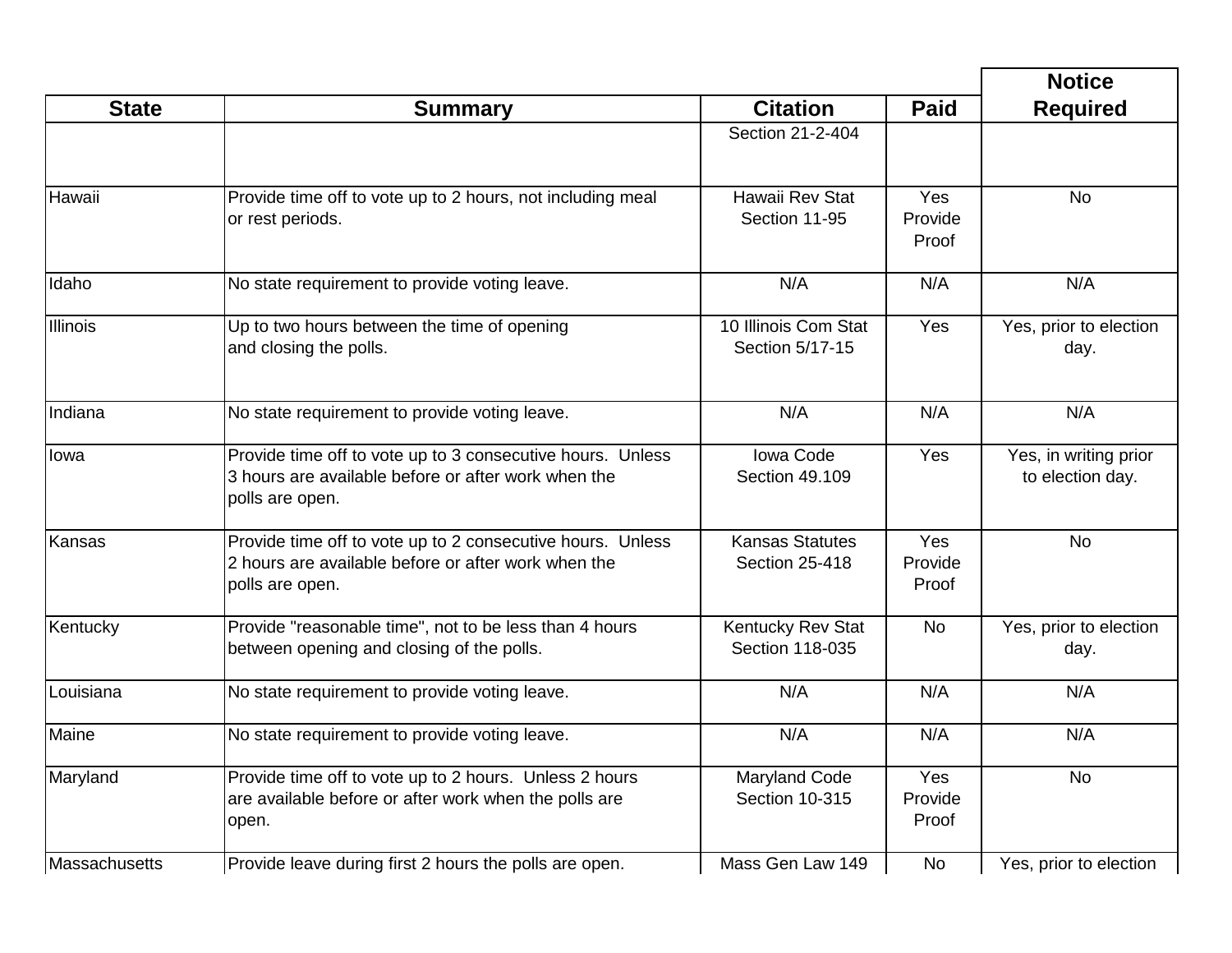|                   | <b>Notice</b>                                                                                                                                        |                                              |                         |                                          |
|-------------------|------------------------------------------------------------------------------------------------------------------------------------------------------|----------------------------------------------|-------------------------|------------------------------------------|
| <b>State</b>      | <b>Summary</b>                                                                                                                                       | <b>Citation</b>                              | <b>Paid</b>             | <b>Required</b>                          |
|                   | Applies to manufacturing, mechanical or mercantile<br>establishments.                                                                                | Section 178                                  |                         | day.                                     |
| Michigan          | No state requirement to provide voting leave.                                                                                                        | N/A                                          | N/A                     | N/A                                      |
| Minnesota         | Provide the time necessary to appear at the employee's<br>polling place, cast a ballot and return to work on the day<br>of the election.             | <b>Minn Statutes</b><br>Section 204C.04      | Yes                     | <b>No</b>                                |
| Mississippi       | The amount of time necessary to vote.                                                                                                                | Mississippi Code<br>Sec. 23-15-871           | <b>No</b>               | <b>No</b>                                |
| Missouri          | Provide time off to vote up to 3 hours. Unless 3 successive<br>hours are available before or after work when the<br>polls are open.                  | Missouri Stat<br>Section 115.639             | Yes<br>Provide<br>Proof | Yes, prior to election<br>day.           |
| Montana           | No state requirement to provide voting leave.                                                                                                        | N/A                                          | N/A                     | N/A                                      |
| Nebraska          | Provide time off to vote up to 2 hours. Unless 2<br>consecutive hours are available before or after work when<br>the polls are open.                 | <b>Neb Rev Stat</b><br><b>Section 32-922</b> | Yes                     | Yes, prior to election<br>day.           |
| Nevada            | Provide sufficient time, based on distance to polling site,<br>but not more than 3 hours if it is impracticable to vote<br>during non-working hours. | <b>Nev Rev Stat</b><br>Section 293-463       | Yes                     | Yes, prior to election<br>day.           |
| New Hampshire     | No state requirement to provide voting leave.                                                                                                        | N/A                                          | N/A                     | N/A                                      |
| New Jersey        | No state requirement to provide voting leave.                                                                                                        | N/A                                          | N/A                     | N/A                                      |
| <b>New Mexico</b> | Provide time off to vote up to 2 hours. Unless 2 hours<br>are available before or after work.                                                        | <b>NM Statute</b><br>Section 1-12-42         | Yes                     | <b>No</b>                                |
| New York          | "Sufficient time" to vote unless "sufficient time" exists<br>during nonworking hours.                                                                | Cons. Laws of NY<br>Section 3-110            | Yes                     | Yes, 2-10 days<br>prior to election day. |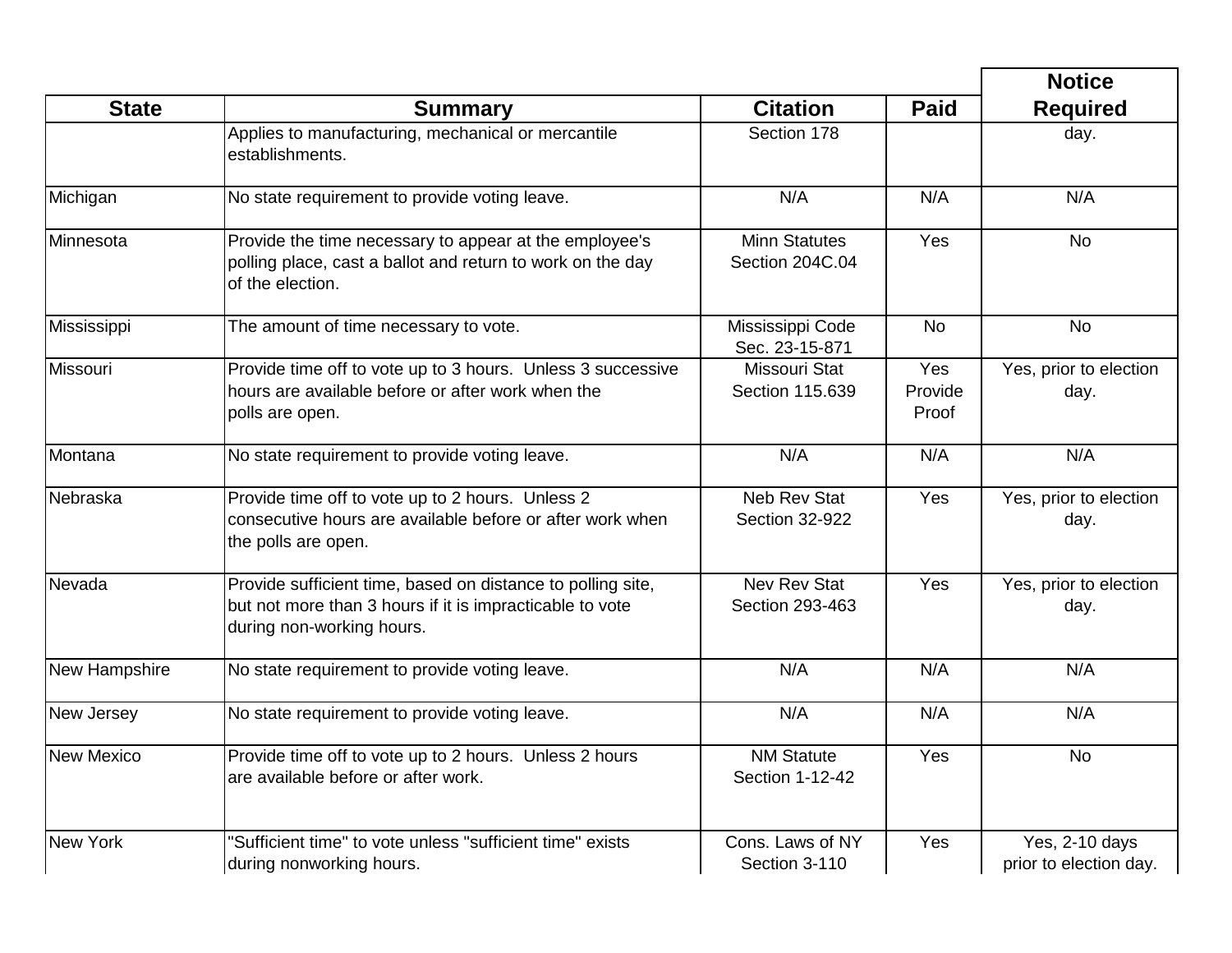| <b>State</b>   | <b>Summary</b>                                                                                                                       | <b>Citation</b>                         | <b>Paid</b>             | <b>Required</b>                                |
|----------------|--------------------------------------------------------------------------------------------------------------------------------------|-----------------------------------------|-------------------------|------------------------------------------------|
| North Carolina | No state requirement to provide voting leave.                                                                                        | N/A                                     | N/A                     | N/A                                            |
|                |                                                                                                                                      |                                         |                         |                                                |
| North Dakota   | Employers are encouraged to provide time off to vote                                                                                 | N/A                                     | N/A                     | N/A                                            |
| Ohio           | Provide reasonable time to vote.                                                                                                     | Ohio Rev Code<br>Section 3599.06        | <b>No</b>               | <b>No</b>                                      |
| Oklahoma       | Provide time off to vote up to 2 hours.                                                                                              | Okla Stat Ann<br>Section 26-7-101       | Yes<br>Provide<br>Proof | Yes, prior to election<br>day.                 |
| Oregon         | No state requirement to provide voting leave.                                                                                        | N/A                                     | N/A                     | N/A                                            |
| Pennsylvania   | No state requirement to provide voting leave.                                                                                        | N/A                                     | N/A                     | N/A                                            |
| Puerto Rico    | If employees have to work they must be allowed to vote<br>between 8:00 a.m.and 3:00 p.m.                                             | PR Laws<br><b>Title 16 Sect 3237</b>    | <b>No</b>               | <b>No</b>                                      |
| Rhode Island   | No state requirement to provide voting leave.                                                                                        | N/A                                     | N/A                     | N/A                                            |
| South Carolina | No state requirement to provide voting leave.                                                                                        | N/A                                     | N/A                     | N/A                                            |
| South Dakota   | Provide time off to vote up to 2 hours. Unless 2<br>consecutive hours are available before or after work when<br>the polls are open. | <b>SD Laws</b><br><b>Section 12-3-5</b> | Yes                     | <b>No</b>                                      |
| Tennessee      | Provide time off to vote up to 3 hours. Unless 3 hours<br>are available before or after work when the polls are<br>open.             | <b>Tenn Code</b><br>Section 2-1-106     | Yes                     | Yes, by noon the day<br>prior to election day. |
| <b>Texas</b>   | Provide reasonable time to vote.                                                                                                     | <b>Tex Elec Code</b><br>Section 276.004 | Yes                     | <b>No</b>                                      |
| Utah           | Provide time off to vote up to 2 hours.                                                                                              | <b>Utah Code</b>                        | Yes                     | Yes, prior to election                         |